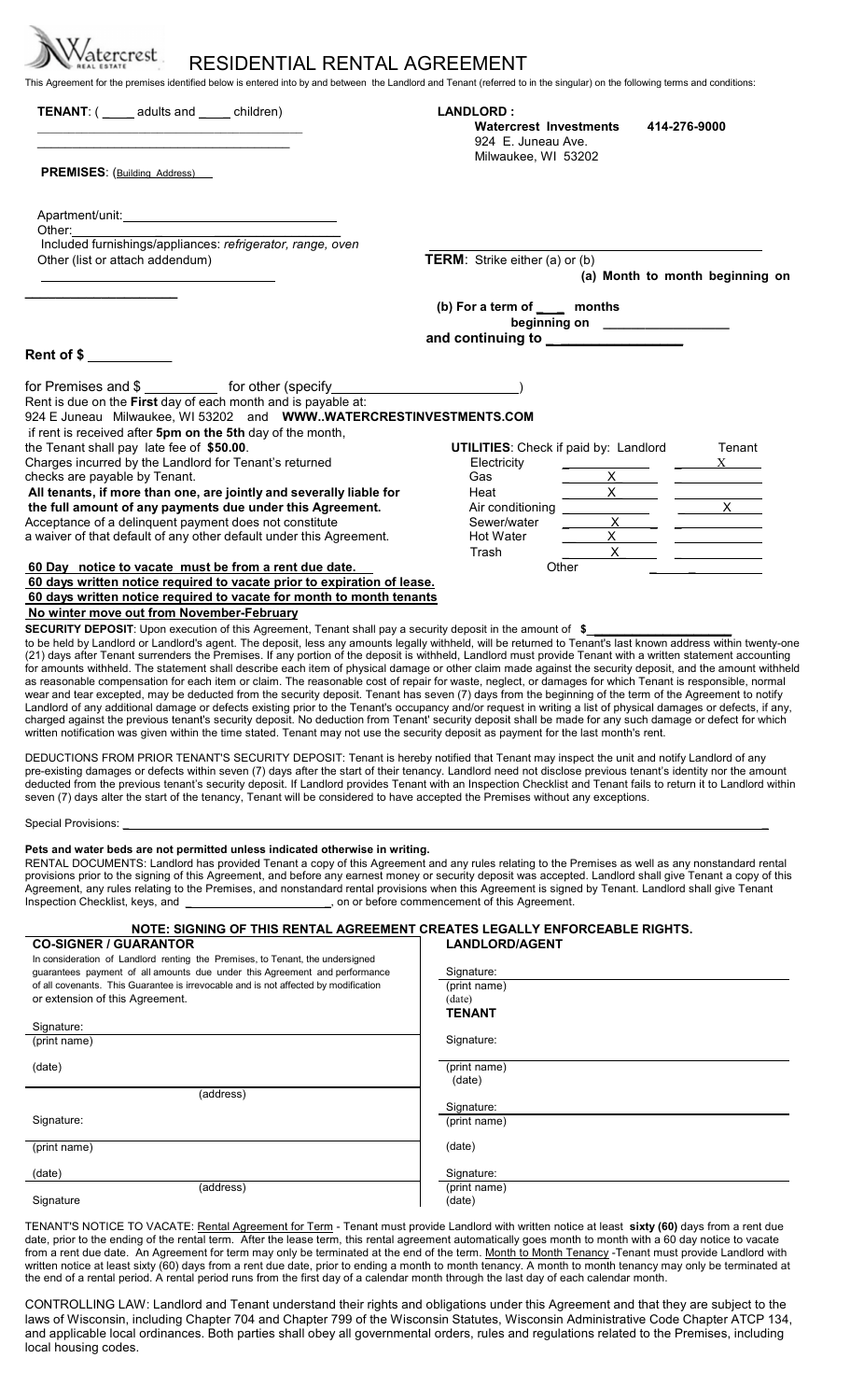POSSESSION AND ABANDONMENT: Landlord shall give Tenant possession of the Premises as provided. Tenant shall vacate the Premises and return all of Landlord's property promptly upon the expiration of this Agreement, including any extension or renewal, or its termination, in accordance with its terms and the law. A Tenant will be considered to have surrendered the Premises on the last day of the tenancy provided under this Agreement, except that, if the Tenant vacates before the last day of the tenancy, and gives Landlord written notice that Tenant has vacated, surrender occurs when Landlord receives the written notice that Tenant has vacated. If the Tenant mails the notice to Landlord, Landlord is deemed to have received the notice on the second day after mailing. If Tenant vacates the Premises after the last day of the tenancy, surrender occurs when Landlord learns that Tenant has vacated. If Tenant abandons the Premises before expiration or termination of this Agreement or its extension or renewal, or if the tenancy is terminated for Tenant's breach of this Agreement, Landlord shall make reasonable efforts to re-rent the Premises and apply any rent received, less costs of re-renting, toward Tenant's obligations under this Agreement. Tenant shall remain liable for any deficiency. If Tenant is absent from the Premises for two (2) successive weeks without notifying Landlord in writing of this absence, Landlord may deem the Premises abandoned unless rent has been paid for the full period of the absence.

PERSONAL PROPERTY: Any personal property left at the Premises after Tenant has vacated will be considered to have no value and will be disposed of accordingly, unless Tenant notifies Landlord in writing, and prior to vacating, that the property is not abandoned.

USE OF PREMISES AND GUESTS: Tenant shall use the Premises for residential purposes only. Neither party may: (1) make or knowingly permit use of the Premises for any unlawful purpose; (2) engage in activities which unduly disturb neighbors or tenants, (3) do, use, or keep in or about the Premises anything which would adversely affect coverage under a standard fire and extended insurance policy. Tenant may have guests residing temporarily in Premises if their presence does not interfere with the quiet use and enjoyment of other tenants and if the number of guests is not excessive for the size and facilities of the Premises. No guest may remain for more than two (2) weeks without written consent of Landlord which will not be unreasonably withheld. Tenant shall be liable for any property damage, waste, or neglect of the Premises, building, or development in which it is located, that is caused by the negligence or improper use by Tenant or Tenant's guests and invitees.

 MAINTENANCE: Pursuant to sec. 704.07, Wis. Stats., Landlord shall keep the structure of the building in which the Premises are located and those portions of the building and equipment under Landlord's control in a reasonable state of repair. Tenant shall maintain the Premises under Tenant's control in a clean manner and in as good of a general condition as it was at the beginning of the term or as subsequently improved by Landlord, normal wear and tear excluded. Tenant shall not physically alter or redecorate the Premises, cause any contractor's lien to attach to the Premises, commit waste to the Premises or the property of which it is a part, or attach or display anything which substantially affects the exterior appearance of the Premises or the property in which it is located, unless otherwise allowed under the rules or unless Landlord has granted specific written approval. Landlord shall keep heating equipment in a safe and operable condition. Whichever party is obligated to provide heat for the Premises they shall maintain a reasonable level of heat to prevent damage to the Premises and the building in which it is located.

RULES: Landlord may make reasonable rules governing the use and occupancy of the Premises and the building in which it is located. Any failure by the Tenant to substantially comply with the rules will be a breach of this Agreement and may result in the eviction of the Tenant. Landlord may amend the rules to provide for newly added amenities or to meet changed circumstances or conditions adversely affecting the property. No such amendments may unreasonably interfere with Tenant's use and enjoyment of the Premises or the property of which it is part. A copy of the rules has been given to Tenant at the time of application and at the time of the signing of this Agreement. Mattresses and Furniture abandoned will be charged **\$50 per item from security deposit.**

BREACH AND TERMINATION: Failure of either party to comply substantially with any material provision is a breach of this Agreement. Should Tenant neglect or fail to perform and observe any of the terms of this Agreement, Landlord shall give Tenant written notice of the breach requiring Tenant to remedy the breach or vacate the Premises on or before a date at least five (5) days after the giving of such notice, and if Tenant fails to comply with such notice. Landlord may declare the tenancy terminated and proceed to evict Tenant from the Premises, without limiting the liability of Tenant for the rent due or to become due under this Agreement. If Tenant has been given such notice and remedied the breach or been permitted to remain in the Premises, and within one (1) year of such previous breach, Tenant commits a similar breach, this lease may be terminated if, before the breach has been remedied, Landlord gives notice to Tenant to vacate on or before a date at least fourteen (14) days after the giving of the notice as provided in sec. 704.17, Wis. Slats. This provision shall apply to any term. If Landlord commits a breach, Tenant has all rights, and remedies as set forth under the law, including sees. 704.07(4) and 704.45, Wis. Stats., and Wisconsin Administrative Code Chapter ATCP 134.

RESPONSIBILITY FOR UTILITIES: Tenant must maintain utilities for the Premises until the end of the lease term or until the last day that Tenant is responsible for rent. Tenant will be responsible for the cost of all utilities through the end of the lease term or until the last day that Tenant is responsible for rent.

REPAIRS: Any promise by Landlord, made before execution of this Agreement, to repair, clean, or improve the Premises, including the promised date of completion, will be listed in this Agreement or in a separate addendum to this Agreement. Time being of the essence as to completion of repairs does not apply to any delay beyond Landlord's control. Landlord shall give timely notice of any delay to Tenant.

ENTRY BY LANDLORD: Landlord may enter the Premises occupied by Tenant, with or without Tenant's consent, at reasonable times upon twelve (12) hours advance notice to inspect the Premises, make repairs, show the Premises to prospective tenants or purchasers, or comply with applicable laws or regulations. Landlord may enter without advance notice when a health or safety emergency exists, or if Tenant is absent and Landlord believes entry is necessary to protect the Premises or the building from damage. Neither party shall add or change locks without providing the other party keys. Improper denial of access to the Premises is a breach of this Agreement.

EXTERMINATION COSTS: Tenant will be responsible for any and all costs of extermination or removal of any insects, pests. or rodents that are found on the Premises and which are a result of the tenant 's acts, negligence, failure to keep the Premises clean, failure to remove garbage and waste from the Premises, and/or Tenant's improper use of the Premises.

 NOTICE OF DOMESTIC ABUSE PROTECTIONS (1) As provided in section 106.50 (5m) (dm) of the Wisconsin statutes, a tenant has a defense to an eviction action if the tenant can prove that the landlord knew, or should have known, the tenant is a victim of domestic abuse, sexual assault, or stalking and that the eviction action is based on conduct related to domestic abuse, sexual assault, or stalking committed by either of the following: (a) A person who was not the tenant's invited guest. (b) A person who was the tenant's invited guest, but the tenant has done either of the following: 1. Sought an injunction barring the person from the premises. 2. Provided a written statement to the landlord stating that the person will no longer be an invited guest of the tenant and the tenant has not subsequently invited the person to be the tenant's guest. (2) A tenant who is a victim of domestic abuse, sexual assault, or stalking may have the right to terminate the rental agreement in certain limited situations, as provided in section 704.16 of the Wisconsin statutes. If the tenant has safety concerns, the tenant should contact a local victim service provider or law enforcement agency. (3) A tenant is advised that this notice is only a summary of the tenant's rights and the specific language of the statutes governs in all instances

RENTERS INSURANCE RECOMMENDED: Landlord recommends that Tenant purchase Renter's Insurance to protect Tenant's personal property and to protect Tenant from any liabilities while living at the property. Tenant understands that if they do not purchase Renter's Insurance that Tenant may not have any insurance coverage should Tenant's belongings be damaged or should Tenant be held liable to a third part y and/or the Landlord.

CONTINUATION OF AGREEMENT: If Tenant continues to occupy the Premises after the expiration of this Agreement and makes a timely payment of rent, which is accepted by Landlord, Tenant shall be under a month to month tenancy unless other arrangements have been made in writing.

ASSIGNMENT OR SUBLEASE: Tenant shall not assign this Agreement or sublet the Premises

MODIFICATIONS AND TERMINATION: This Agreement may be terminated or modified by written agreement of Landlord and Tenant.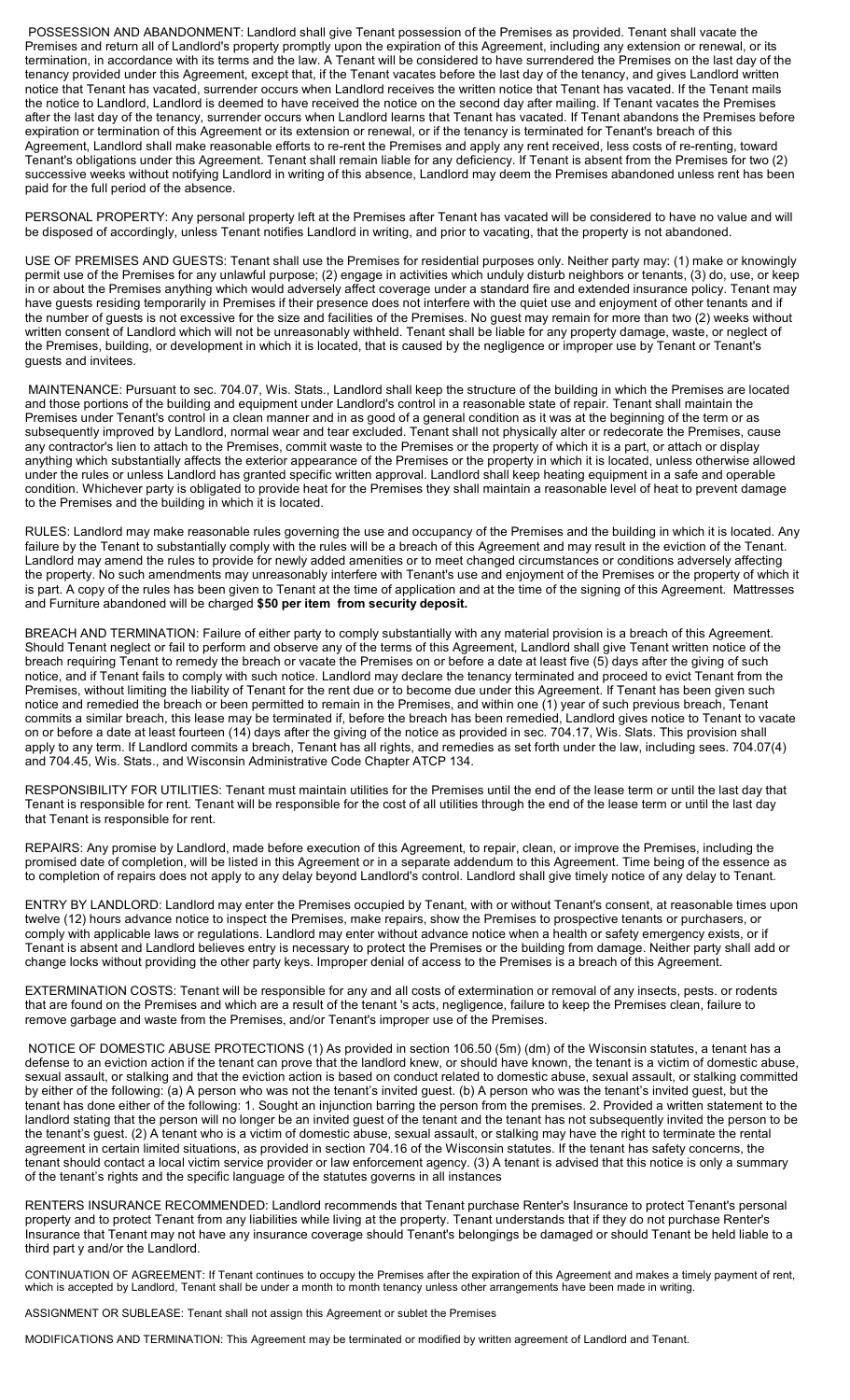

## **ES AND REGULATIONS**

The following rules and regulations are a part of the lease dated \_\_\_\_\_\_\_\_\_\_\_\_ between the Resident and Landlord.

ADDRESS: \_ \_

- FOR THE COMFORT AND CONVENIENCE OF ALL RESIDENTS AND TO INSURE PROPER USE AND CARE OF THE PREMISES, RESIDENT SHALL NOT
	- a) Place signs, advertisements, or notices to be placed either inside or outside the building without receiving the Landlord's written consent. There are to be no rummage and/or furniture sales.
	- b) Make or allow any improper or disturbing noises or odors in the building at any time, or to sing or play any musical instruments, television, radio or stereo in a way or at times which might be objectionable to other residents.
	- c) Allow any article to be placed upon window ledges or dropped from window, cover or obstruct any window, skylight or door, or install awnings not approved by Landlord.
	- d) Throw or sweep dirt or beat or shake rugs upon or from porches or into the halls of the building or from any window, door, or other opening in the building.
	- e) Mark or deface any part of the building.
	- f) Varnish, paint, wallpaper, or decorate any walls, floor, or woodwork without the approval of the Landlord.
	- g) Allow children to loiter or play in the halls, stairways, basement, garages, or other parts of the building used by the public and other residents.
	- h) Allow garbage, newspapers, or refuse to remain in the apartment overnight, or to litter the halls or outside of the building. Garbage must be placed in tied plastic bags and deposited in the receptacle provided by the Landlord for that purpose.
	- i) Residents are not allowed to place newspapers, magazines of other recyclable items in receptacle if local ordinance does not permit.
	- There are to be no live Christmas trees or live wreaths in apartment.
	- k) open windows and storm windows in winter in such a fashion as to allow heat to escape continuously for over 15 minutes or in the summer to allow rain to enter.
- 2. The streets, sidewalks, entrances, halls, stairways, porches, and fire escapes shall not be blocked or used by the Resident for any purpose other than going into or leaving the building. These areas shall not be used for storage of any material, including bicycles, wagons, toy boxes, etc. This also applies to garages and basement open areas.
- 3. Residents must supply and replace all burned out light bulbs in the apartment itself, and under no condition shall light bulbs outside of the apartment be removed by the Resident. Resident shall only use proper sized wattage bulbs in fixtures.
- 4. Resident shall not permit the premises to be used for any unlawful purpose or any purpose that will, in the sole judgment and discretion of Landlord, injure the reputation of the premises or the building of which the premises are a part.
- 5. Resident shall not do anything in the building or keep anything in the building which will in any way increase the risk of fire, or which is against the fire laws or regulations of the Fire Department or any insurance policy on the building.
- 6. Landlord shall not be responsible for any property of the Tenant or any items left with or delivered to the building Manager.
- 7. Resident shall not interfere with any part of the heating, lighting, refrigeration or cooling machinery, or controls in the building, nor shall he interfere with the plumbing equipment in the building.
- 8. For safety reasons, no outside radio or television ariel, satellite dish or air-conditioner shall be installed by the Resident or others without receiving the written consent of the Landlord. Landlord can remove such property and charge the cost to the Resident.
- 9. Resident shall cooperate with the building Manager to keep the lawn clean and in good condition, including immediate areas around entrances.
- 10. Landlord shall not be responsible to the Resident because other residents do not follow these rules and regulations.
- Landlord may request Resident to pay rent in the form of ACH (automatic withdrawal) or online.
- 12. No water beds, of any form, are permitted inside the leased premises without written permission of Landlord..
- 13. Immediately upon vacating the leased premises, Resident must physically return to the Landlord, all door keys, mail box keys, and garage door openers provided to Resident at the time he took occupancy of said premises.
- 14. Resident must notify Resident Manager before Resident leaves his leased premises unoccupied for a period of seven (7) days or longer.
- 15. Please report to the Landlord if something is not working properly.
- **PAINTING:**
- 16. I acknowledge that I am responsible for Watercrest to restore any painting (approvedor unapproved) back to its original color. Resident may not paint the premises without written permission of Landlord..

#### **SMOKE DETECTOR:**

17. Resident acknowledges that all smoke detectors in the unit are working properly. State law also requires the Resident to maintain all smoke detectors in the unit. Resident agrees to immediately provide any maintenance necessary to make the smoke detector functional or provide Landlord written notification of the required maintenance.

 $\mathcal{L} = \{ \mathcal{L} \mid \mathcal{L} \in \mathcal{L} \}$  , where  $\mathcal{L} = \{ \mathcal{L} \mid \mathcal{L} \in \mathcal{L} \}$  , where  $\mathcal{L} = \{ \mathcal{L} \mid \mathcal{L} \in \mathcal{L} \}$  $\mathcal{L} = \{ \mathcal{L} \mid \mathcal{L} \in \mathcal{L} \}$  , where  $\mathcal{L} = \{ \mathcal{L} \mid \mathcal{L} \in \mathcal{L} \}$  , where  $\mathcal{L} = \{ \mathcal{L} \mid \mathcal{L} \in \mathcal{L} \}$  $\mathcal{L} = \{ \mathcal{L} \mid \mathcal{L} \in \mathcal{L} \}$  , where  $\mathcal{L} = \{ \mathcal{L} \mid \mathcal{L} \in \mathcal{L} \}$  , where  $\mathcal{L} = \{ \mathcal{L} \mid \mathcal{L} \in \mathcal{L} \}$  $\mathcal{L} = \{ \mathcal{L} \mid \mathcal{L} \in \mathcal{L} \}$  , where  $\mathcal{L} = \{ \mathcal{L} \mid \mathcal{L} \in \mathcal{L} \}$  , where  $\mathcal{L} = \{ \mathcal{L} \mid \mathcal{L} \in \mathcal{L} \}$ 

18. Costs of extermination for infestations of pests within the residents apartment will be paid by resident.

### SPECIAL PROVISIONS: \_

## **THE TERMS AND CONDITIONS ON REVERSE SIDE (or BELOW) ARE PART OF THIS FORM.**

| Resident's Signature        | Date | Resident's Signature | Date |
|-----------------------------|------|----------------------|------|
| Resident's Signature        | Date | Resident's Signature | Date |
| Landlord/Agent for Landlord | Date |                      |      |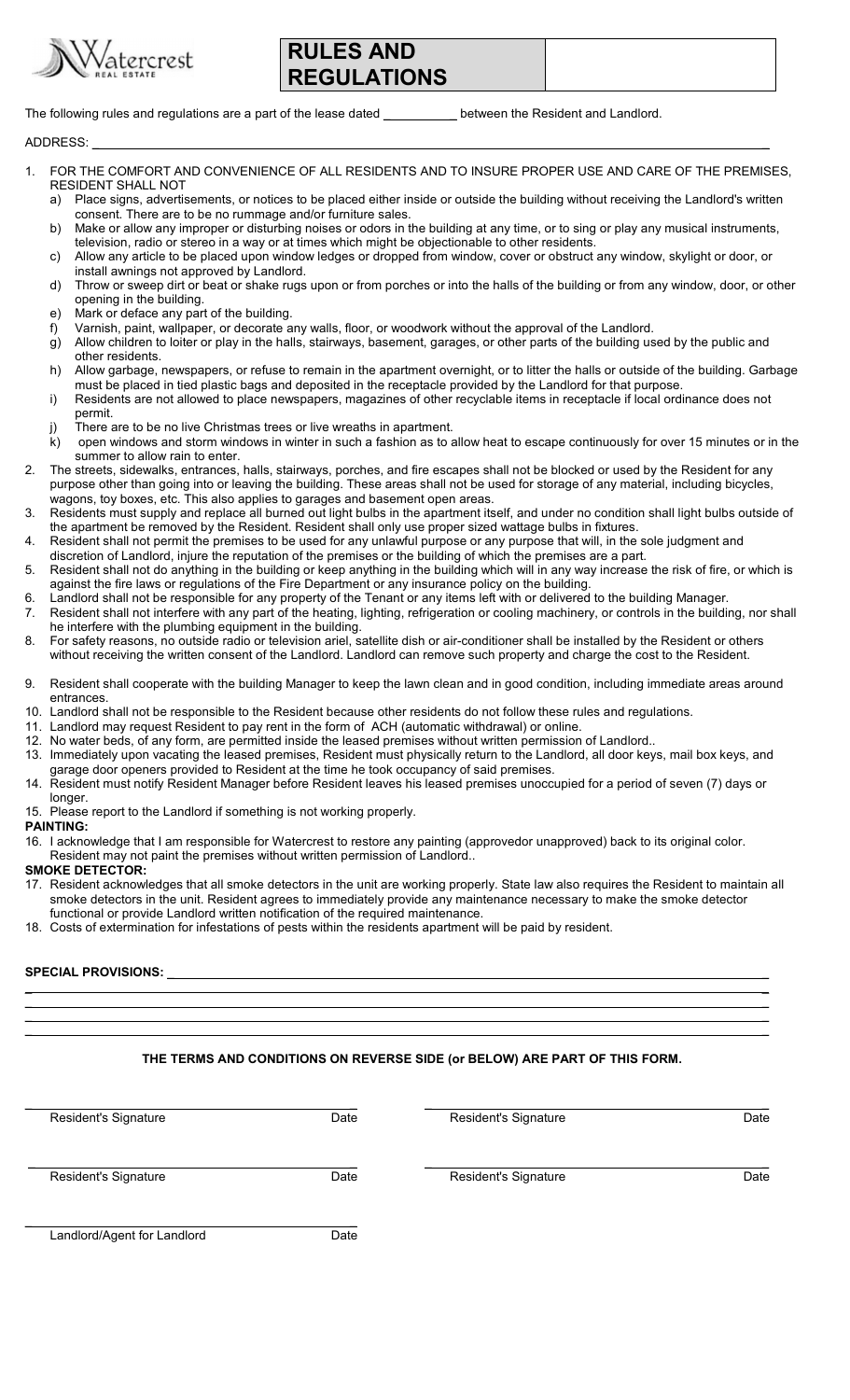- 19. Residents are responsible for guests, relatives, or children at all times. Residents will be held liable for all damages caused by guests, relatives, or children. Further, if the guest(s). relative(s), or child(ren) of the resident(s) disturb other Tenants, breach the peace, damage property of the Owner or other Tenants, or otherwise violate the Lease or these Rules and Regulations, the ac t s by the guest(s), relative(s), or child(ren) of the Resident(s) will be grounds to evict the Resident, and any damages caused will be paid by the tenant.
- 20. If there is a pool on the premises, it is used at Resident's risk. The Resident is responsible for his guests.
- 21. The Landlord shall have the right to make other reasonable rules and regulations as may, in its judgment, be necessary for the safety, care and cleanliness of the building(s).
- 22. Resident cannot change locks. Landlord must have a key for each lock in apartment.
- 23. It is the responsibility of all new Residents to have the necessary utilities placed in their name on date of occupancy.
- 24. Residents are not allowed to instruct any contractors hired by Landlord to provide other services not authorized.

### **HEATING:**

25. During severe or prolonged cold weather, in order to eliminate the possibility of frozen heating pipes, if your apartment has an individually controlled thermostat. DO NOT TURN THE THERMOSTAT BELOW 68 DEGREES EVEN WHEN YOU ARE NOT IN THE APARTMENT. DO NOT LEAVE THE WINDOWS OPEN. ANY DAMAGE CAUSED BY NOT ALLOWING ENOUGH HEAT INTO THE PREMISIES WILL BE THE RESPOSIBILITY OF THE TENANT TO PAY.

### **PLUMBING:**

- 26. The Resident shall be responsible of the cost of all plumbing repairs resulting from improper use of plumbing facilities by the Resident. DO NOT dispose of cloth, metal, wool, plastic, or such articles in either the toilet or sinks. If the apartment is equipped with a garbage disposal, it will remove most food waste, except large bones and corn cobs. Be sure to have cold water running at all times garbage is going through the disposal, and leave water running 1 minute after turning disposal off. Please do not use the garbage disposal after 10:00 P.M.
- 27. Resident shall immediately report to Landlord any leaking pipes, faucets, or continual running of the toilet.
- 28. Resident shall not let water run except when in actual use.
- 29. Resident shall do laundry only in the rooms provided for that purpose. Residents will operate washers and dryers only between the hours or 7:00A.M. and 9:30 P.M. unless otherwise posted in the laundry room.
- 30. In properties where Residents are permitted to hook up their own washer and dryer, Resident can connect at no charge if hook-ups are available for Resident's apartment, otherwise there is a one-time \$75.00 installation fee to provide electric, gas, or water service, or at cost if more than the amount stated.

#### **VEHICLES:**

- 31. Resident shall use only the parking space which is assigned by the Landlord. No guests or visitors shall be allowed to park in the area provided for other residents. The Resident must register the license number of the automobile to be parked in the parking space assigned to the Resident with the Landlord, and only the registered vehicle is permitted to be parked in the assigned space.
- 32. Resident shall not park any commercial or recreational, or any other vehicle powered by gasoline, storage battery, or any other liquid fuel in or about the leased premises.
- 33. At no time is Resident allowed to change oil, maintain, or repair Resident's or other's vehicle on premises.
- 34. If there are indoor or outdoor parking areas, the Resident is responsible for keeping the area neat and clean. No vehicles without current license plates, with flat tires, or dead storage will be allowed on premises. Vehicles will be towed away at the Resident's expense if improperly parked.
- 35. Resident is not allowed to drive any vehicle on the grass/sidewalk area for loading or unloading purposes at any time.
- 36. Tenants are not permitted to wash or repair any vehicle in the parking area (whether an inside or outside area).
- **INSURANCE:**
- 37. The Landlord shall not be responsible for any loss or damage to the property of the Resident stored in rented premises, garages, parking areas, lockers, store rooms, outlets or common areas, or any storage space. Resident uses this space at his own risk.
- 38. Landlord's insurance excludes coverage of Tenants personal property. It is the responsibility of the Resident to provide insurance coverage (Renters Insurance) for personal property kept in his/her apartment, storage area, common area, or any area on landlord's property.

#### **PETS:**

39. Resident shall not be permitted to keep dogs, or other unauthorized, pets in the apartment unless the property accepts under a seperate pet agreement.